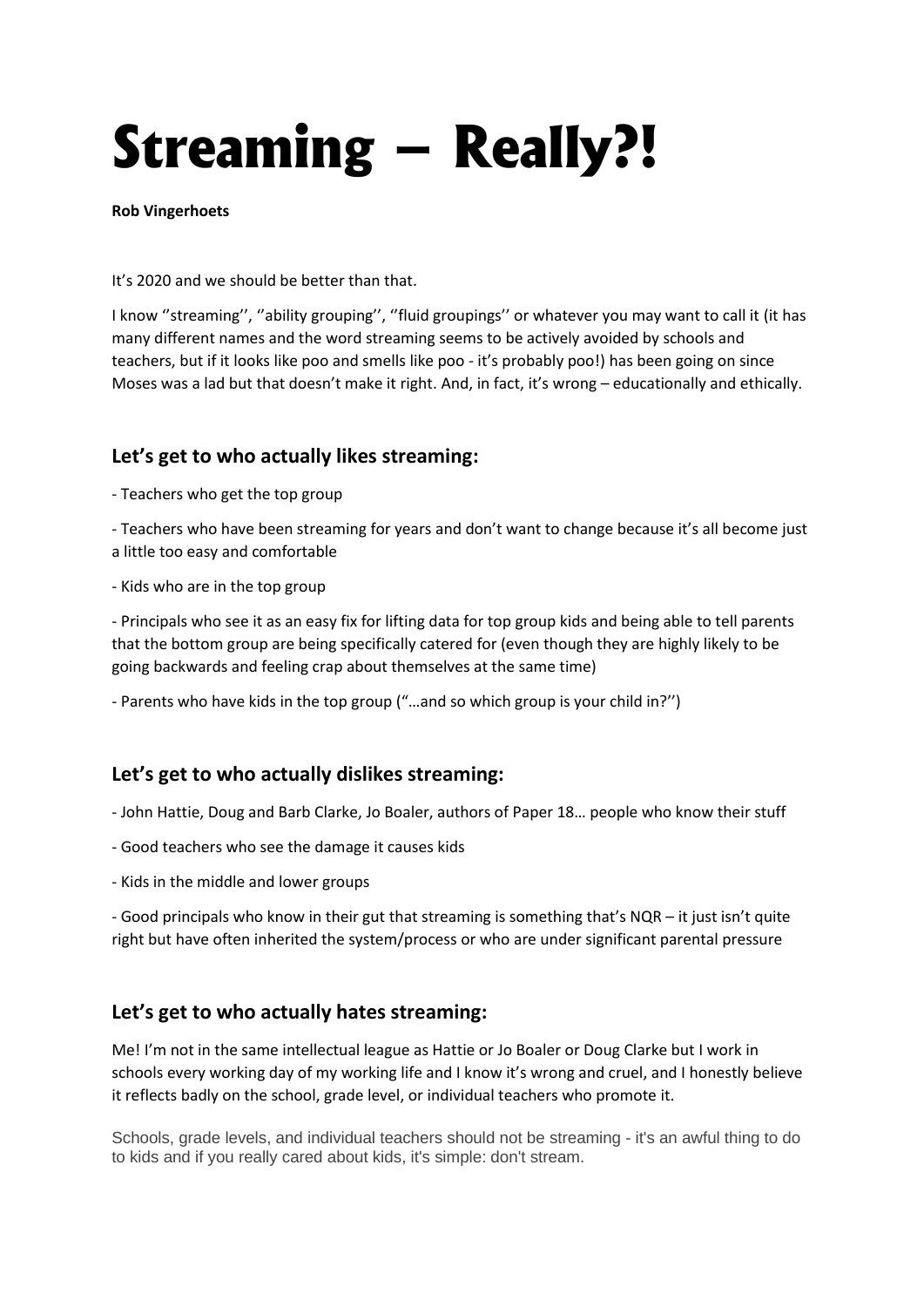## **Here are some reasons why:**

#### *- It is toxic to self-esteem.*

Sight unseen and with 3 groups in front of you, it isn't hard to pick the bottom group. You don't have to be particularly clued-in to do this – just check out their body language and those that aren't dripping in a fog of apathy will be acting out.

Twice (once in a secondary setting and the other in a primary setting) I have been asked to take a streamed class/group of kids. In the secondary setting all the year 7 kids were filing in from recess and the year 7 coordinator said "that's your group coming in now Rob". I replied that it looks like I have the bottom group. She wondered if someone had already told me because she hadn't let me know which group I would be taking. I said, "Take a look at them. Top group kids don't act or look like that."

Just a postscript to that. I had been asked to take a lesson on fractions/decimals/percentages with the Year 7's. Turns out I had the bottom group. Just as well I had a very open-ended activity (Match Up to 1; Maths On The Go, Book 2) and as such the kids got into it pretty well after initially being convinced they would be hopeless at the task. Having seen that they could get into the activity at their own level, the confidence levels rose pretty rapidly. To the point where three of the students (Taneesha, Liam, and Stella) were doing some pretty outstanding work – and I don't mean for the bottom group, I mean for anyone!

About that time the Year 7 maths coordinator, who I knew, walked past and I asked her over to check out what some of the kids were doing. I remarked that the top group must be something else if these three kids were in the bottom group. I asked her to check out their work. Her response was that it was excellent work BUT that they hadn't shown that in the test that determined who went into what group. I asked to have a look at the test – honestly, it was 13 pages long! I'm convinced Taneesha and Liam and Stella and God only knows how many others consigned to the bottom group simply ran out of test stamina or, just as likely, were beaten by the terminology of the questions not the maths itself.

Sorry, long anecdote but you see where I'm coming from. BTW – Taneesha etc. and 3 others went straight from bottom to top group based on their work in that open-ended lesson.

You can call your bottom group the 'Good Looking Long Leaping Antelopes' or innocuous titles like Group G – you're absolutely not fooling anyone. The Long Leaping Good Looking Antelopes and the kids of Group G know who they are – they're the 'thickheads'. We don't want to see them as that or for them to see themselves as that, but the point is THEY DO. They must laugh at the fact that we try to hide who they are. They know who they are, and it hurts – a lot.

#### *- The groups are usually based on a dodgy summative test that is nearly always more a test of reading than maths*

See the anecdote above re. the Year 7's and the fraction test. It sums up the point very succinctly.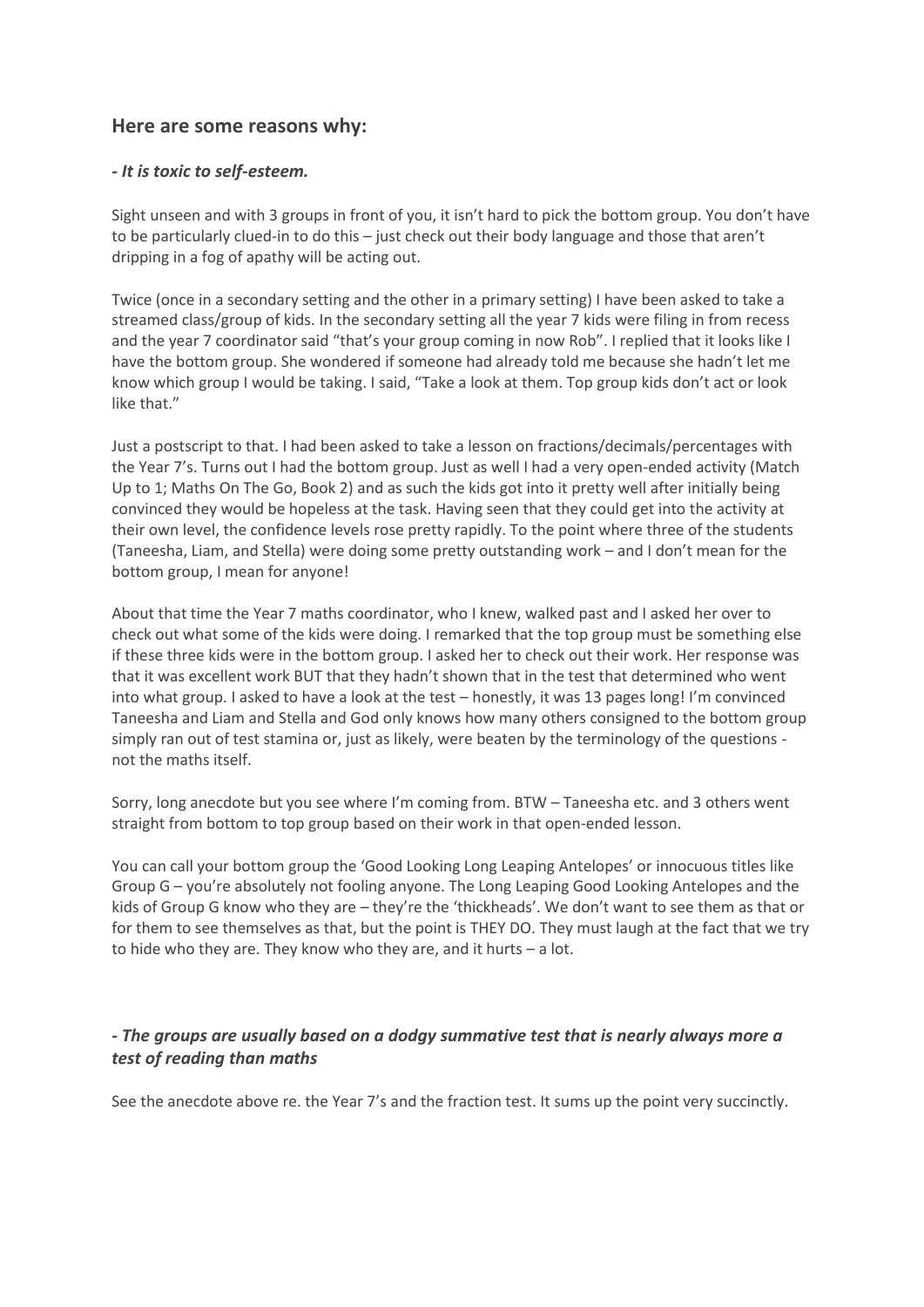#### *- Research suggests that only one group demonstrates any benefit at all (and it's pretty negligible) and that's the top or extension group - the other 2 groups go backwards.*

My own anecdotal evidence from the schools I have worked in where steaming (sorry, 'we don't have streaming here. We have fluid grouping'. See comment re. if it smells like poo….) was occurring would support that research. I think the most pertinent point as to why the bottom and middle groups go nowhere relates to the one below re. role models, but a lot can also be attributed to aspects such as:

- The teachers who get the bottom and middle groups being not well suited to that task – I'd suggest your better teachers should be with the bottom group (if you're going to stream).

- The defeatist attitude of the kids. You can address this with good tasks and good teaching but it doesn't help when kids think poorly of themselves before a lesson even starts.

#### *- When you stream, all the good role model kids are 'gone'- lost to the kids who would actually benefit from seeing/listening to those kids work*

It consistently surprises me that the blindingly obvious doesn't occur to teachers/principals: that when you stream, all your good role models that other kids would clearly benefit from watching and listening to and learning from are gone. Gone to a very special place where only the smart kids go, and sorry you of the not smart kids type – you don't get to learn from them.

Fact: kids learn from other kids, and often more than they learn from a teacher.

### *- The notion that groups are fluid is horse poo - from all of my experience the groups are about as fluid as concrete (after it's set!)*

I simply don't believe the rubbish put out there about groups being fluid. Sure, there may be the occasional kid who's original test score was so inaccurate that someone errs (often reluctantly) on the side of common sense and places her/him into the next level group, but for the vast majority of the time my experience has been that if you're in that group that's where you stay. Think about that. That's bad enough over the length of a content topic. It's awful over the length of a year, and what of that poor bugger who finds him or herself in the bottom group in prep (how in the hell could you be that bloody heartless to stream kids in prep – well, it happens!) and stays there for the whole of their primary years – that's just debilitating for that kid. And then you're off to secondary school where it's highly likely you'll be streamed again for the next 4 years at least.

Yes, you may improve within your streamed group, but the issue is that everyone else has supposedly improved as well so, well done you've improved but sorry – you're still in The Good Looking Long Leaping Antelopes group.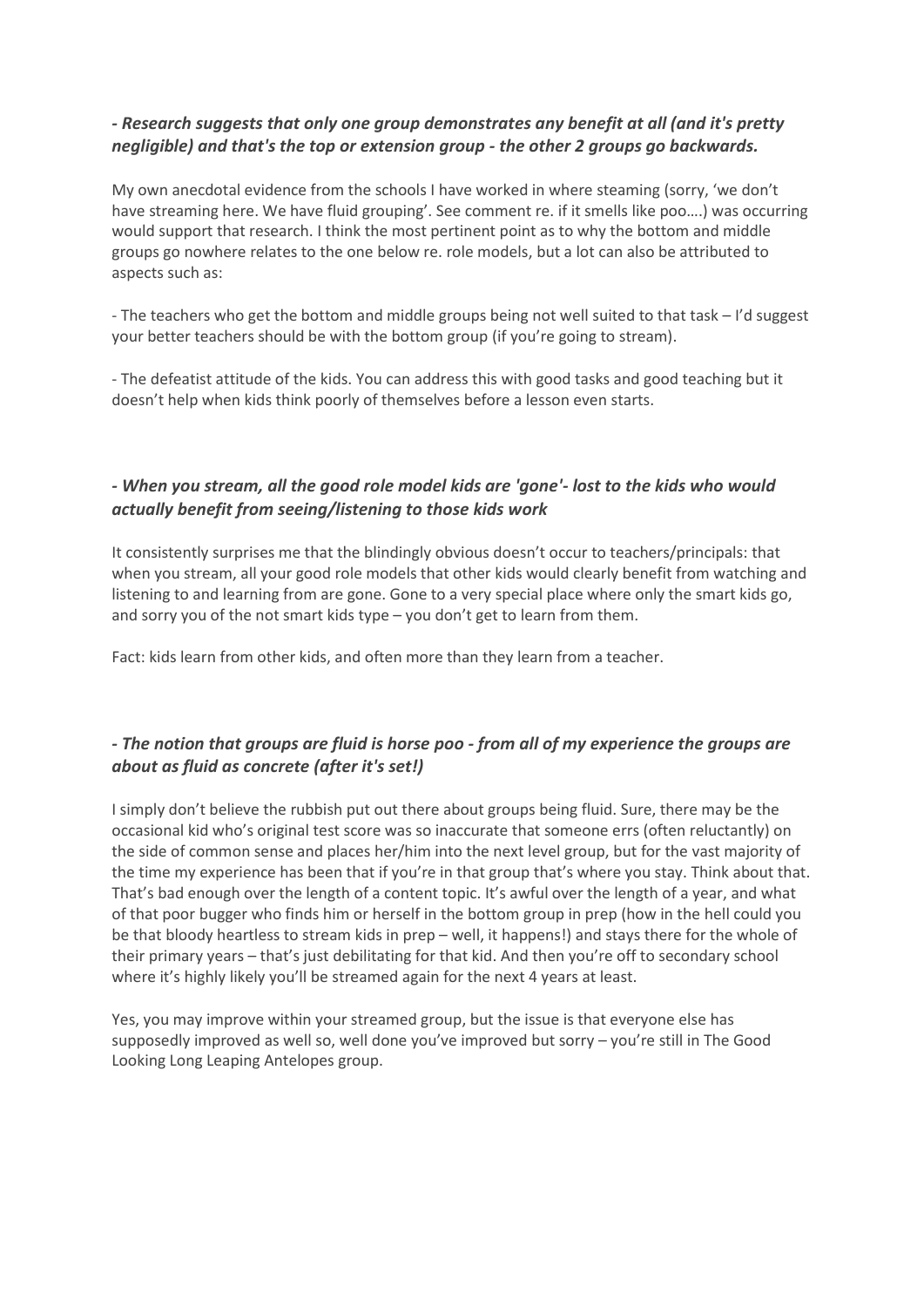#### *- Many people smarter than me also believe it's a harmful and a heinous thing to do to kids, and reflects badly on teachers and principals who allow it to happen*

John Hattie, Doug and Barb Clarke, Jo Boaler, the authors of Paper 18 – people who know their stuff have negative views on streaming. Their thoughts and beliefs are worth reading and may give you the background and support to stand up to streaming and say you're not comfortable with the fact that your grade level or your school streams.

## **The Compromise: 'Fishboning'**

There is an effective alternative/compromise to streaming - The Fishbone.

I've done this with my own grade and have set it up with staff in a number of schools (primary and secondary). Adam, a numeracy coordinator from a P to 12 college in Geelong, actually first used the 'fishbone' term.



#### **Some points about 'the Fishbone'**:

- It still starts with some form of pre-unit assessment (**FOR** learning) but that doesn't have to mean test. It could be a task with a rubric or a rich open-ended activity that gives you plenty of assessment information re. what the students bring to the table for this topic.

- It features the kids working with their 'home' teacher for the bulk of the unit so they know the kids (mathematically but also emotionally/socially).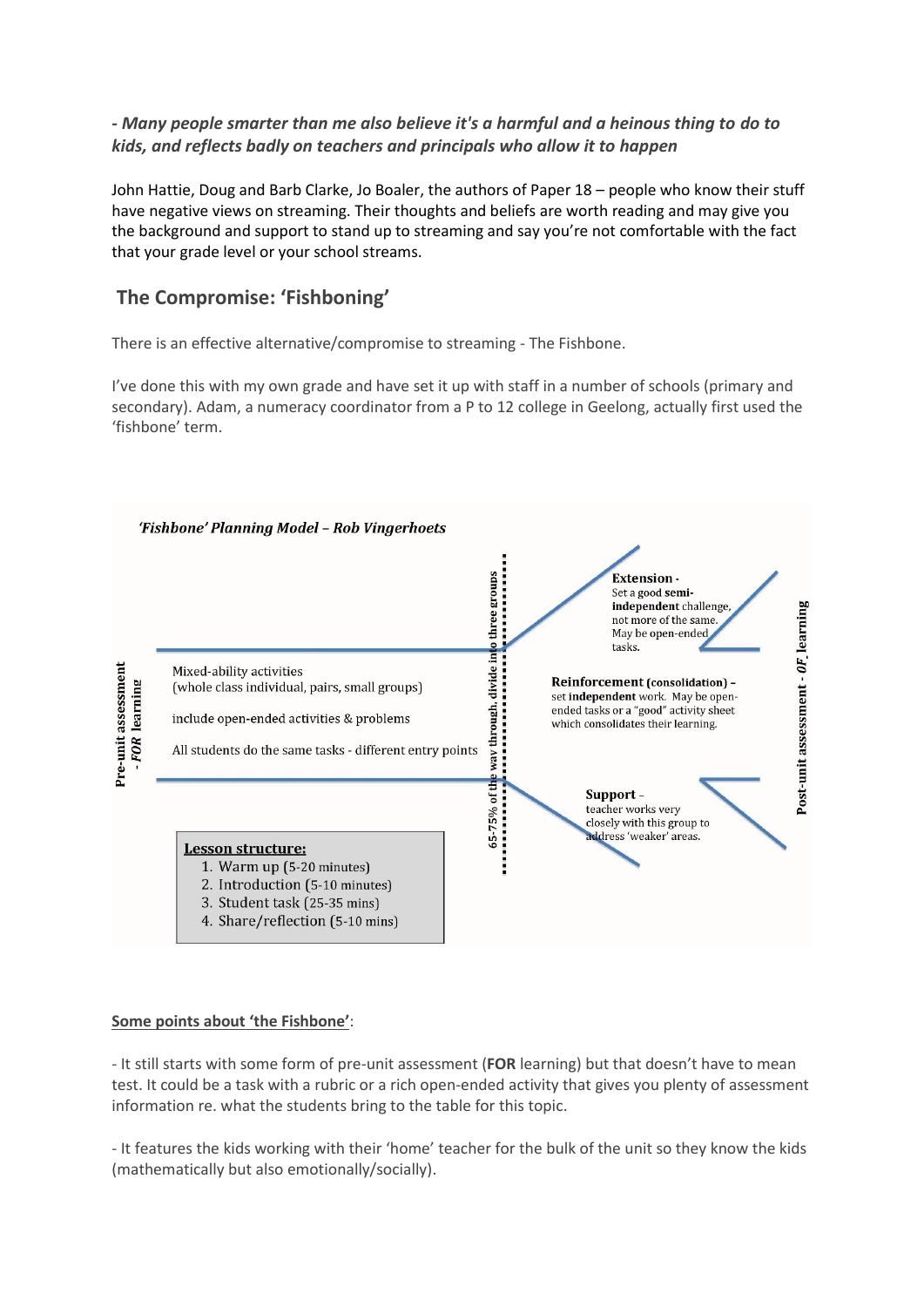- It has the kids working on mainly open-ended problems and activities that allow them to come into the activity at their own level. This means all the kids doing the same task – no self-esteem issues. It also means any assessment info gained from lessons can be compared/moderated far more readily.

- With the kids working together on the same task the crucial role modelling that is lost in streaming comes right to the fore.

- It has a healthy reliance on the teacher collecting on-going/formative assessment (**AS** learning) so that when the unit of work reaches the 2/3 or 3/4 stage the teacher, AND THE KIDS, have the knowledge of where each kid is at.

When you get to the fishbone stage – where you now want to offer some designated lessons to the top, middle, and low groups - I would recommend that you don't stream as such but offer three different workshops for the kids. Title these workshops – as in give a brief description of the content for the workshops (from the titles the kids will very quickly ascertain that they are hard, medium and relatively easy) – top, middle and low. Except now the kids can read the titles/descriptions and sign up to the workshop/s that suits them.

For example: Place Value unit for Grade 4. At the 'fishbone' stage of the unit of work, offer -

**WORKSHOP 1: Working with numbers from 1 billion to decimals to thousandths. Comparing, ordering, and using the 4 operations with decimals.**

**WORKSHOP 2: Working with numbers to one million. Comparing, ordering, and saying numbers to 1 million. Working with decimals to tenths (0.1).**

**WORKSHOP 3: Working with numbers to ten thousand (10 000). Comparing, ordering, and saying numbers to ten thousand. Relating place value to measurements like metres, kilograms and litres.**

Each workshop title should be on a large piece of paper and the kids told they have a limited amount of time to sign up (usually a day or an afternoon). They should also be told that the teacher/s have the right to veto if a choice has been made that doesn't match the formative assessment and/or where it's apparent you're only going into that group because your best friend is in there.

My experience says that well over 90% of kids choose the appropriate workshop – kids know, they get it.

This giving of choice/allowing the student to have a voice is very powerful. You're telling the kids that you trust them and that they are independent and responsible. Kids respond very, very well – from lower to upper primary and into secondary. Offering workshop choices is a very effective way to go.

NB. Don't put any teachers' names alongside the workshop options. You don't want it turning into a popularity poll.

I recommend only doing the fishbone for BIG units of work. By BIG I mean units of work where you are dedicating 10 + lessons to the unit.